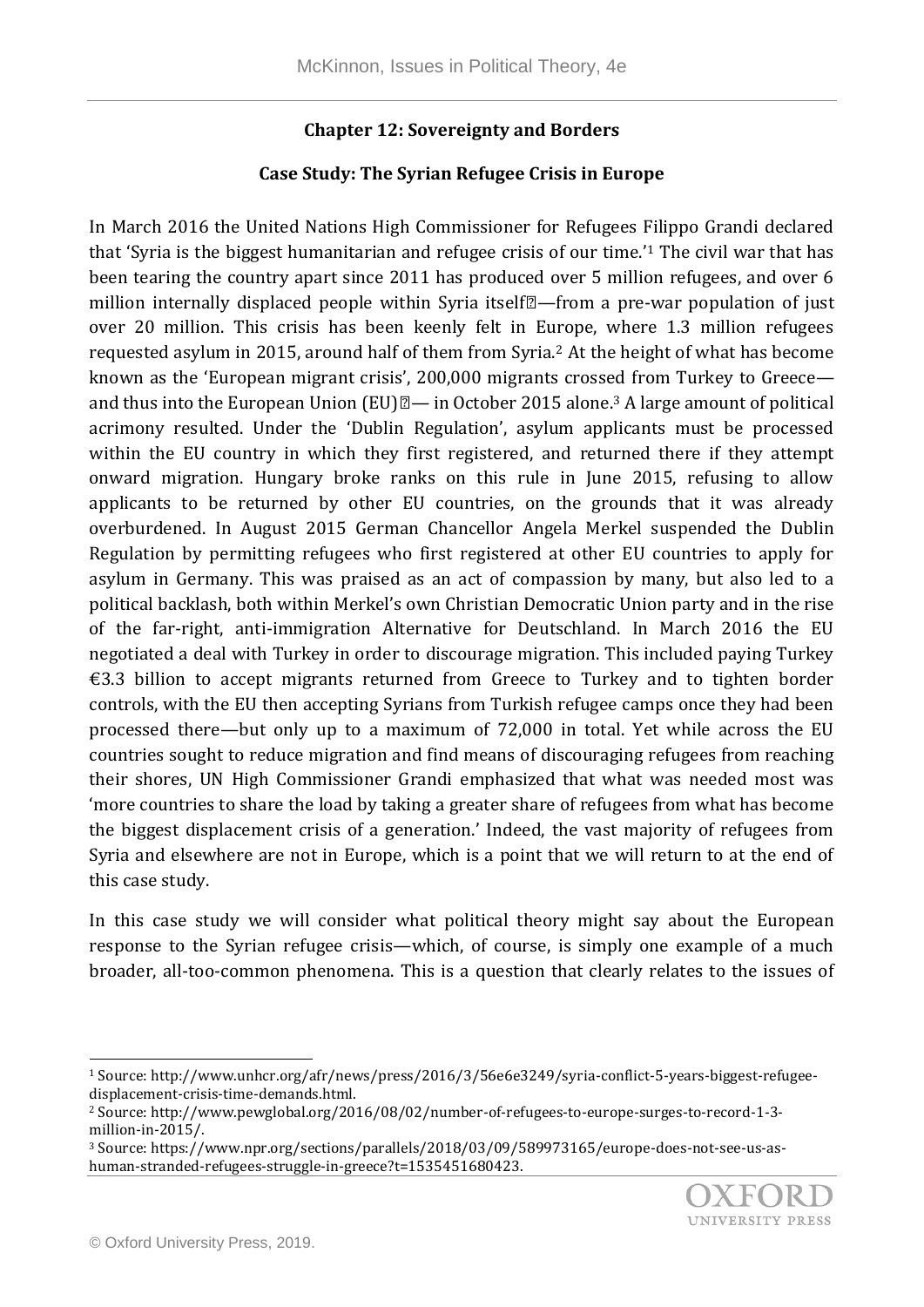sovereignty, borders, political membership, and control over population discussed in Fine's chapter, and that she touches on in her discussion of the work of Ayelet Shachar.<sup>4</sup>

As Fine noted, deciding which non-citizens are allowed to enter and settle in a territory is one of the core rights associated with sovereignty.<sup>5</sup> Yet there is also a widespread recognition that states have a duty to offer asylum to refugees. It would be wrong to force people back to countries where they would be in grave danger. This is a limitation on sovereignty, and on border control, but one that many accept as morally required in order adequately to protect human rights. Nonetheless, there is a great deal of disagreement concerning the precise nature of this duty.

One common suggestion is that states' duty toward refugees is 'a duty of rescue': a humanitarian duty to help those in peril (Miller 2016, p. 78). Just as it would be wrong for an individual to refuse to rescue a drowning child from a pond, it would be wrong for a state to send refugees back to a place where they are unsafe. A significant implication of thinking about things this way is that it means that the duty has a cost condition. One is obligated to rescue those in peril only if one can do so at reasonable cost to oneself. Those within Europe who sought to limit the numbers of Syrian arrivals might thus argue that the economic and social costs of accepting all of the potential refugees from Syria were simply too high, such that there was no duty to do so. While this might well be an implausible claim, it fits within the logic of a duty of rescue.

Some duties to refugees might instead be grounded in reparation, however (Gibney 2018, p. 4). This applies whenever receiving states bear some responsibility for the situation in the origin state. In these cases, accepting refugees can be seen as a reparative duty. This is significant because these duties are less limited with regard to the costs that one can be expected to bear; one must pay reparations for wrongdoing even if this is costly. This would therefore ground a more expansive duty to admit refugees. Does this apply to Europe and Syria? This is a highly contestable question, since it depends on whether European states have acted wrongly by failing to intervene more extensively in Syria during the civil war, or bear some responsibility for the situation in some other way. Suffice to say that such an argument could be made.

A third way to think about states' duties to refugees is that they are obligations that are created by the state system itself. As Fine notes, the state system gets us the benefits of sovereignty, but that sovereignty also generates risks and problems.<sup>6</sup> One of its predictable results is the existence of refugees $\mathbb{Z}$ —individuals whose human rights are unprotected by their own sovereign. In this sense, refugees are 'orphans of the state system' (Carens, quoted in Gibney 2018, p. 4). This imposes an obligation on all other states to admit refugees, because the legitimacy of the system of sovereign states depends on those states being ready

l <sup>4</sup> p. 14 of my version of the chapter.

<sup>5</sup> p. 13 of my version of the chapter.

<sup>6</sup> pp. 7-8 of my version of the chapter.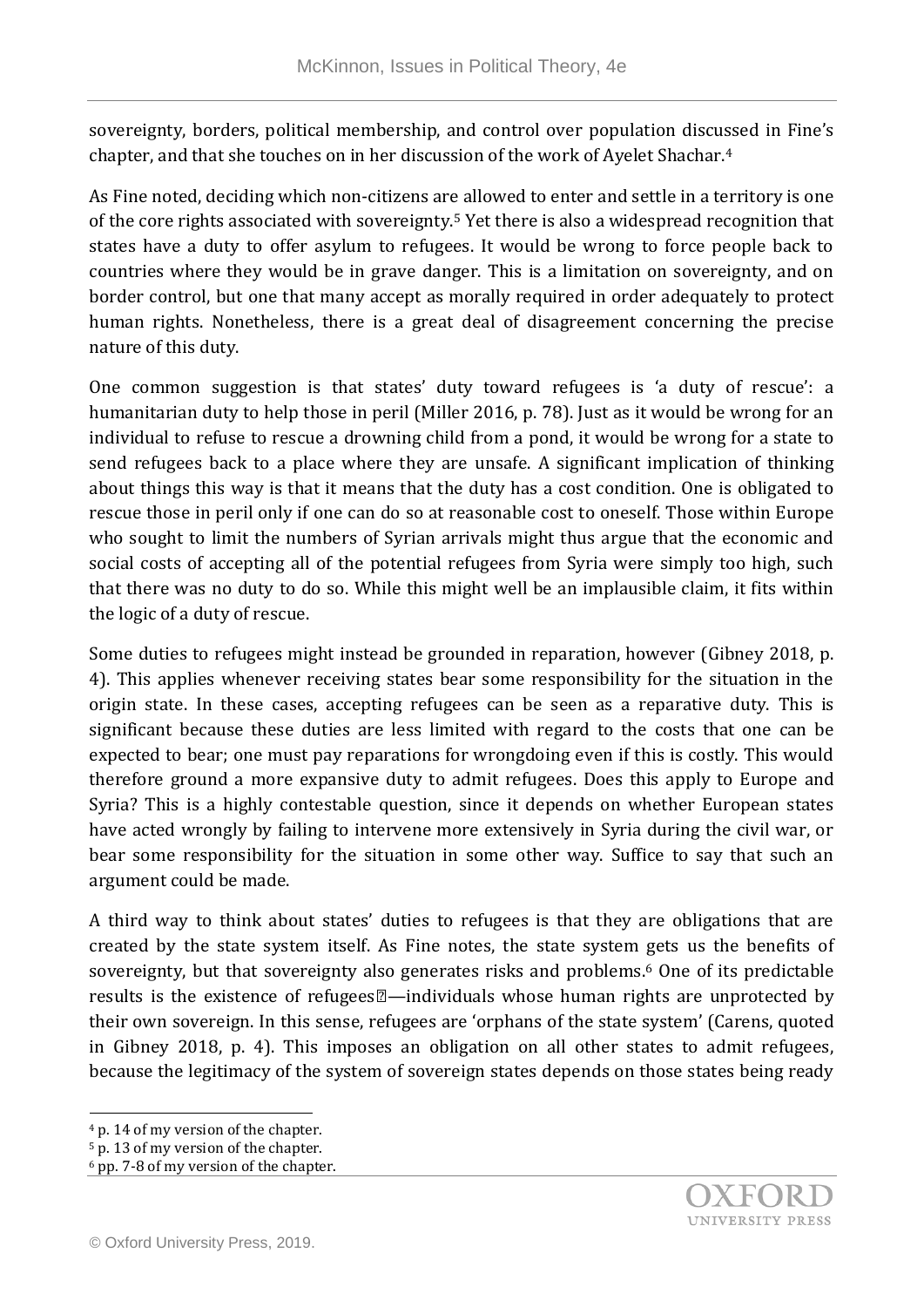to correct for this foreseeable failure of the system. As Joseph Carens puts it, 'because the state system assigns people to states, states collectively have a responsibility to help those for whom this assignment is disastrous' (Carens 2013, p. 196). If this is correct, then states cannot appeal to ideas of sovereignty or border control to justify a right to *refuse* to accept refugees, because the legitimacy of their sovereignty and border control *itself depends* on their willingness to accept refugees. This is a limit on sovereignty generated by the normative requirements of justifiable sovereignty itself.

This argument also points to another crucial question: how should the burdens associated with accepting refugees be distributed among states? If all states share a collective duty to help refugees then how does this duty distribute among different states?

The answer to this in international law is the principle of non-refoulement, which forbids states from sending refugees back to their country of origin if they would still face grave danger there. This is clearly a good start. But since it places the obligation to care for refugees on the state where they first claim asylum, it does not ensure any kind of fairness in the overall distribution of refugees. The same problem can be seen in the EU's Dublin Regulation. Now, technically, both non-refoulement and the Dublin Regulation are simply about allocating responsibility for verifying that individuals are refugees; legitimate refugees could then be sent on to another safe country. But in practice other countries do not often accept refugees who have been processed elsewhere. This has led Carens to argue that the key to a fairer system is 'to break the link between where a refugee initially files a claim for asylum and where she receives safe haven' (Carens 2013, p. 216). The EU sought to do this during the migrant crisis. For example, in September 2015 EU interior ministers agreed a plan to relocate  $120,000$  asylum seekers from Italy, Greece, and Hungary $\mathbb{Z}$ —where most migrants arrive—to countries across the EU.

But what would a fair distribution involve? Tally Kritzman-Amir (2009, pp. 372-6) and Carens (2013, 213-15) list several relevant criteria. The most important is a country's 'absorption capacity' $\mathbb{Z}$ —its ability to take in refugees and settle them effectively. This is determined by factors such as the size of the existing population, gross domestic product (GDP), and demand for employment. Another criterion might be 'special solidarity bonds' between countries: countries with strong financial or cultural ties, or that already have communities from the origin country, might take special responsibility for refugees from that country. Countries should also take special responsibility when they have reparative duties, as we saw earlier. Exactly how these different criteria should be used to determine fair shares is contested. For example, Gibney (2015, p. 457) argues we should simply focus on population, GDP, and existing refugee population. But it is clear that some principle for working out a fair distribution of burdens is required.

How would this fair distribution then be achieved? The most straightforward way would be for countries to agree to quotas, perhaps within regional groupings such as the EU (Kritzman-Amir 2009, pp. 378-81). There is some debate over whether countries should then be able to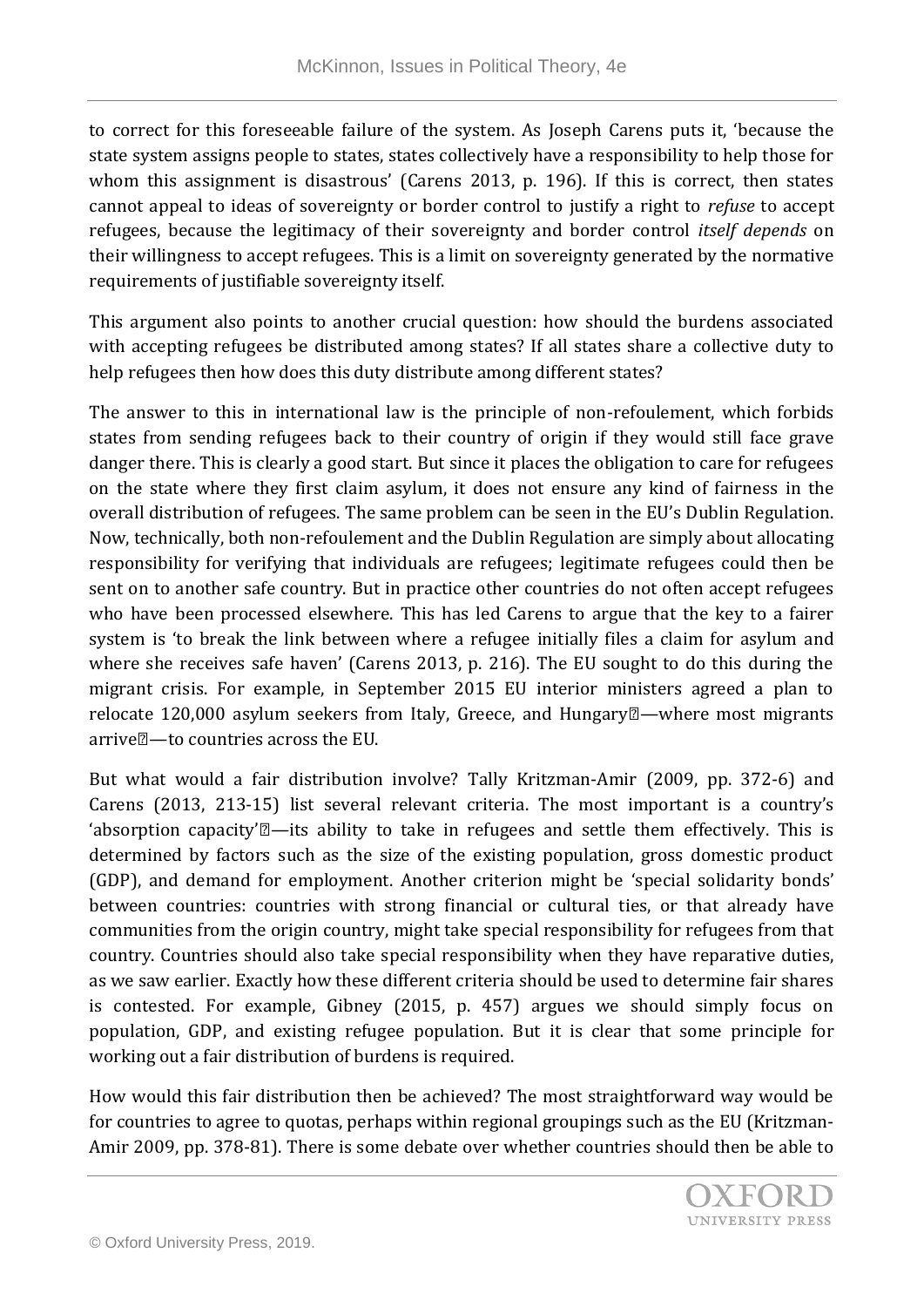trade these quotas  $\mathbb{Z}$ — i.e. whether country A should be permitted to pay country B to take refugees allocated to country A. Some argue that this allows countries to bear their share of the burdens in ways that suit them best, while others criticize this proposal for commodifying refugees (Miller 2016, pp. 88-9). Of course, countries might also consider bearing their share of the burdens by taking actions that seek to address problems in the origin countries, such as offering financial aid or engaging in humanitarian intervention, in order to reduce the number of refugees (Kritzman-Amir 2009, p. 387). Arguably, this would allow them to protect their sovereignty by maintaining control of their borders; but some means of doing this risk violating the sovereignty of *origin* states.

Imposing duties based on a fair distribution of the burdens of helping refugees arguably undermines sovereignty much more than the principle of non-refoulement. That principle does not impose any duties beyond one's territory; states merely need to protect refugees that come into their territory. This very fact has perverse effects, however, since it incentivizes states to prevent refugees from reaching their shores. As Fine notes,<sup>7</sup> Western states do this in various ways: strict visa regimes, sanctioning airlines and other carriers who transport people without proper documentation, and even declaring the arrival area of airports not to be part of their territory for the purposes of asylum (Carens 2013, p. 199). It is these kinds of policies that drive refugees into the hands of smugglers, such as those transporting people across the Mediterranean, often in overcrowded and unseaworthy vessels. The EU's deal with Turkey can also be seen in this light, as an attempt to stop EU countries from being liable under the principle of non-refoulement. All of this would change if states recognized their fair duties toward refugees, such that they would bear their fair share of the costs no matter which state refugees originally arrived at. This would greatly reduce the incentives to invest in these extra kinds of border control.

Gibney raises another concern regarding distributing the burdens of helping refugees, however, which is that it will involve 'ignoring the preferences of refugees as to where they want asylum' (Gibney 2015, p. 457). Many theorists argue that this does not matter; as long as refugees are protected within a safe country they do not have a moral claim to choose where this is (Carens 2013, p. 216; Miller 2016, p. 86). But Gibney argues that refugees do not merely have an interest in the protection of their basic rights, but in being able to 'rebuild a meaningful social world' (Gibney 2015, p. 460) $\mathbb{Z}$ —to successfully integrate into a new society. This kind of rebuilding will be easier in some countries than others, and refugees are best positioned to judge where they can best integrate. But letting refugees choose would likely lead to some states having to accept large numbers of refugees. In the case of the European migrant crisis, a large proportion of Syrian refugees sought to reach Germany and Sweden. Even if other states provided financial compensation for this, popular states would face unfair strains with regard to integration and social adaption. Nonetheless, Gibney argues that this would be justified as a way to respect refugees' interest in where they receive asylum.

l

<sup>7</sup> p. 14 of my version of the chapter.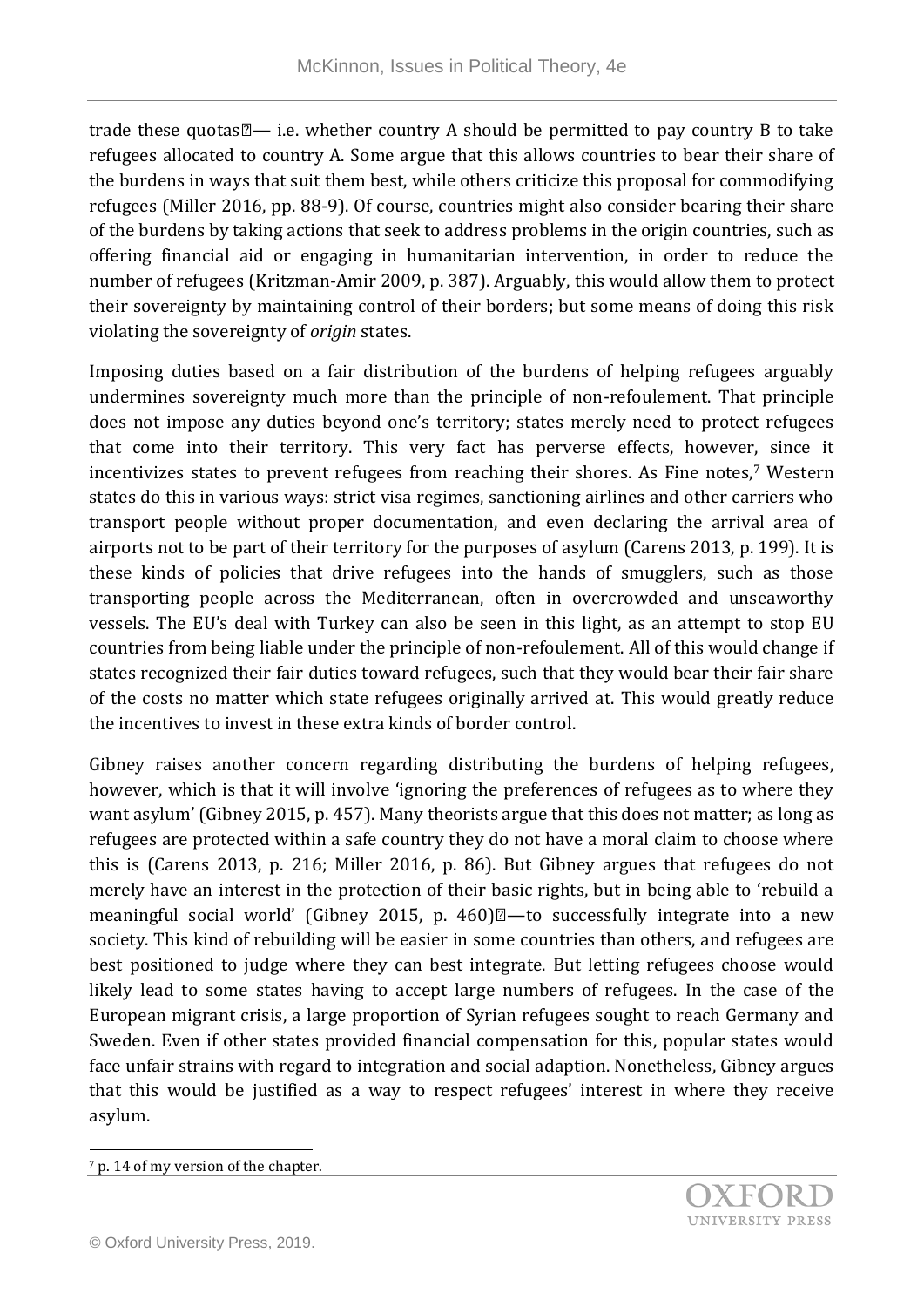A different kind of concern regarding the fair distribution of the burdens of helping refugees is that it is highly likely that some states will not do their fair share. This raises the question of whether other states are obligated to 'take up the slack'. Do states have a duty to take more than their fair share of the burden, in order to cover for states that have failed to take their fair share? Some would answer 'no'. Once a collective responsibility has been fairly allocated among a group of agents, each agent's duty is simply to do their fair share. Going beyond this might be admirable, but it cannot be required, especially since it creates unfairness within the group. On the other hand, the duties we are talking about are duties to help people in *dire need* – people whose basic human rights are under threat. Zofia Stemplowska (2016) argues that the fundamental moral importance of helping people in dire need means that there is a duty to do so even when it involves taking up the slack. Fairness among the group is important, but it cannot outweigh the value of helping those in such a desperate plight. Another possible view here, suggested by Miller (2011), is that there is some duty to take up the slack, but it is a weaker duty than the duty to do one's fair share. For example, perhaps the fair share duty is enforceable, while the taking up the slack duty is not. Whatever view one takes on this question, it will have a big effect on one's view of individual European state's duties toward refugees (from Syria and elsewhere), given that very few such states are currently taking their fair share of the burden of helping, so there is plenty of slack to take up.

In this case study we have examined various questions concerning refugees in the context of the Syrian civil war and the European migrant crisis. It is important to finish by emphasizing that this is a relatively small part of a much bigger picture, however. Even if we achieved a fair distribution of refugees within the EU, very large global inequalities would remain. Most refugees are not in EU countries, or indeed in Western countries. This is true both for refugees created by Syria's civil war and more generally; 3.5 million Syrian refugees are in Turkey. Almost 1 million are in Lebanon, making up about 1/5th of the country's total population. 668,000 more are in Jordan, 249,000 in Iraq, and 130,000 in Egypt. Moving to a global perspective, Gibney (2015, p. 450) notes that 'a striking feature of [the] world's refugee population is that it is overwhelmingly congregated in poor states.' According to the UN's Refugee Agency, developing countries hosted a staggering 85 per cent of the world's refugees in 2017 (UNHCR 2017, p. 2). The top 8 refugee hosting countries were: Turkey, Pakistan, Uganda, Lebanon, Iran, Germany, Bangladesh, and Sudan (UNHCR 2017, p. 3). A major reason for this is simple geographic proximit—most refugees are in countries close to their country of origin, since other countries refuse to accept them but the principle of non-refoulement prevents them from being sent home. The global statistics make it clear that no matter how European politicians and citizens view their own migrant crisis, Western states are currently bearing far less than their fair share of the burden of hosting or helping the world's 25.4 million refugees. This is true on any plausible view of what a fair distribution would involve. As Stemplowska (2016, p. 591) puts it, it is *developing* states that are currently taking up the slack left behind by affluent states. This is clearly unjust, and something that Western states ought to act to remedy.